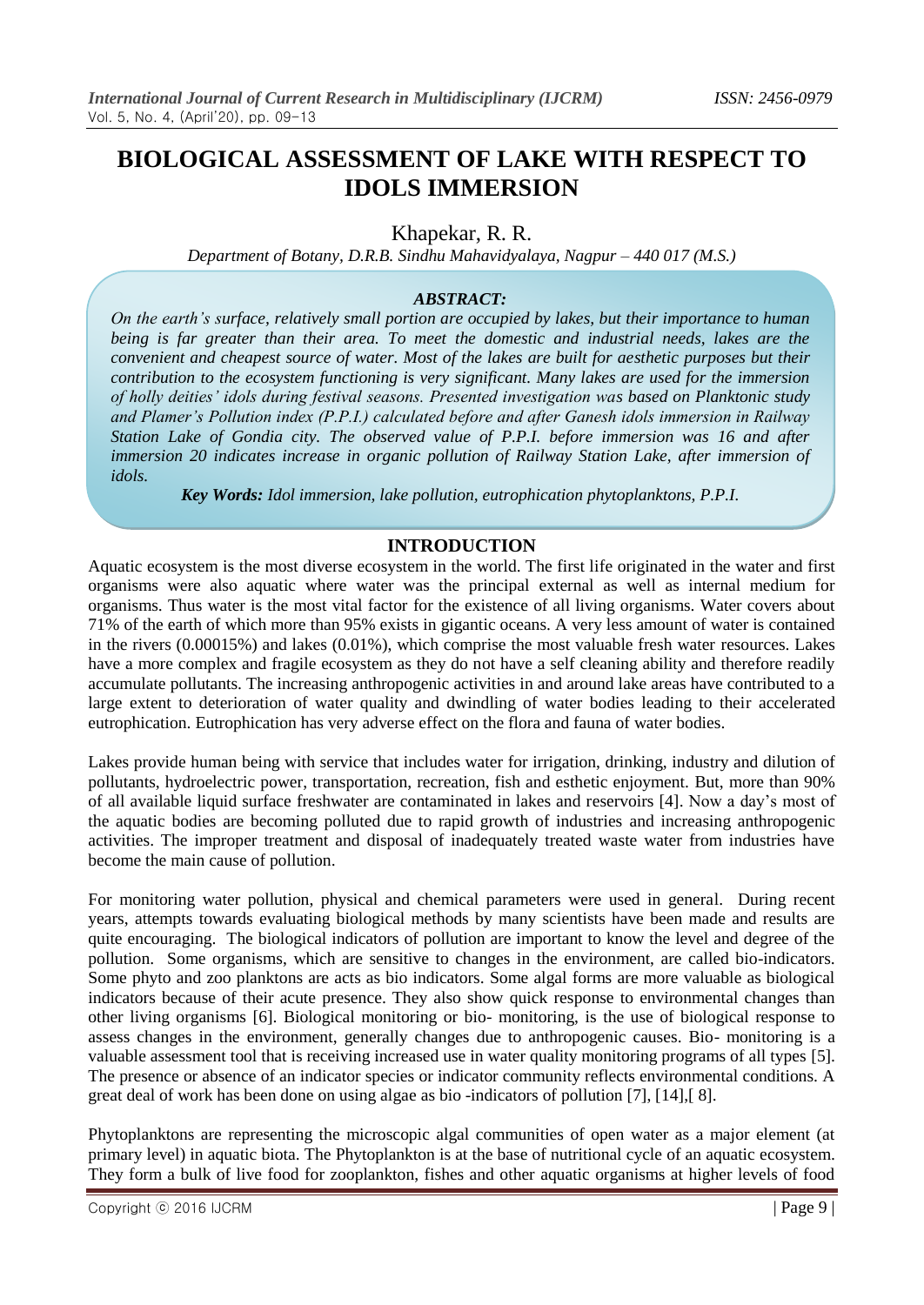chain/web and help generation of potentially functional and dynamic aquatic community. Thus the planktonic study is a very useful tool for the assessment of biotic potential and contributes to overall estimation of basic nature and general economic potential of a water body.

Here we have discussed general anthropogenic activities through which lakes / water bodies get polluted. But, In India there is unique type of water pollution, which is not seen in any part of the world and this problem is very critical because it is directly related to Hindu religious group of community. The cause is immersion of holly deities" idols in the nearby water bodies which included used flowers, garlands and other decorative and worship materials. The cumulative effect of all this activities leads to degradation of quality of water. The idols of Lord Ganesha and Goddess Durga worshiped by Hindus are immersed in the months of September and October respectively every year [15]. Ganesh festival is celebrated traditionally in the state of Maharashtra all in a big way as a social and community activity. When started by Lokmanya Tilak, the objective of the festival was mainly to bring people together and promote freedom movement. Now with the passage of time, the celebration of Ganesh festival has change in terms of its scale as well as involvement of the people. These activities also cause serious environmental pollution. Besides the noise created by the several mandals during the festival, the immersion of idols made out of chemical materials causes significant water pollution. The traditional mud idols have been replaced by plaster of paris statues which are then painted using toxic chemical dyes to make them bright and attractive to buyers. During idol immersion some solid waste are also thrown in water along with the idols. **(Table 1).** The biodegradable matter after decomposition recycles to the system while non-biodegradable substances form sediments. The non-bioaccumulation of heavy metals in biological system transfers the toxic elements from producer to consumer level, which can be a future health hazard [9]. While idols made out of naturally occurring clay ( *Shaadu* in Marathi) dissolve within hours of immersion in water, PoP idols may take anywhere between several months to years to fully dissolve. These materials poison water bodies, by increasing chemical and organic content. In the process, ecosystems in these water bodies gate harmed, plant and fish species die in large numbers. Water that has been polluted in this way can cause diseases when drunk by people living near by areas. Considering all the above facts, the present study was undertaken in Railway Station Lake, Gondia for the determination of water quality using algae as bio- monitors before and after immersion of lord Ganesha idols. The Gondia is situated on North-Eastern side of Maharashtra state having state borders of Madhya Pradesh and Chattisgarh. The Studied Lake is situated near the Railway Station of Gondia City.

**3.1) Problem:** The pollution level of Railway Station Lake, Gondia is being increased year after year due to increased anthropogenic activities. People use this lake for various purposes which in turn increases organic load in the lake. In addition various religious activities such as immersion of idols and Nirmalya (used flowers, garlands and other solid waste materials) are often the major cause of increase in organic pollution which in turn changes the physical, chemical and biological composition of lake.

# **MATERIALS AND METHODS**

For biological analysis, samples were collected in 100 ml polyethylene bottles. Water samples are collected for phytoplankton were preserved in Lugol"s Iodine solution. Samples were brought to the laboratory for microscopic examination. Analysis of physico-chemical and biological parameters were made after following the work of Edmondson [2], Ward and Whipple [18], Needham and Needham [10], Pandey *et al*. [13]. NEERI [11], APHA [1], Gaur *et al* [3].

**3.1) Identification of Phytoplanktons:** The sample was collected from 10 cm below the water surface. Phytoplanktons in the water samples were concentrated by centrifugation. The phytoplankton population was analyzed quantitatively under microscope. The identification of phytoplanktons was made after following the work of standard literature.

**3.2) Biotic score and diversity Indices Palmers Pollution Index (PPI):** Indicator species for organic pollution are always helpful in limnological studies. Palmer [12] considered the tolerance capacity of these species to organic pollution and expressed them numerically. Palmer also specified ranges of organic pollution for both the species and genus indices. According to Sullivan and carpenter [16], Palmers genus indices were more sensitive to different in organic pollution. Palmers genus index was used during the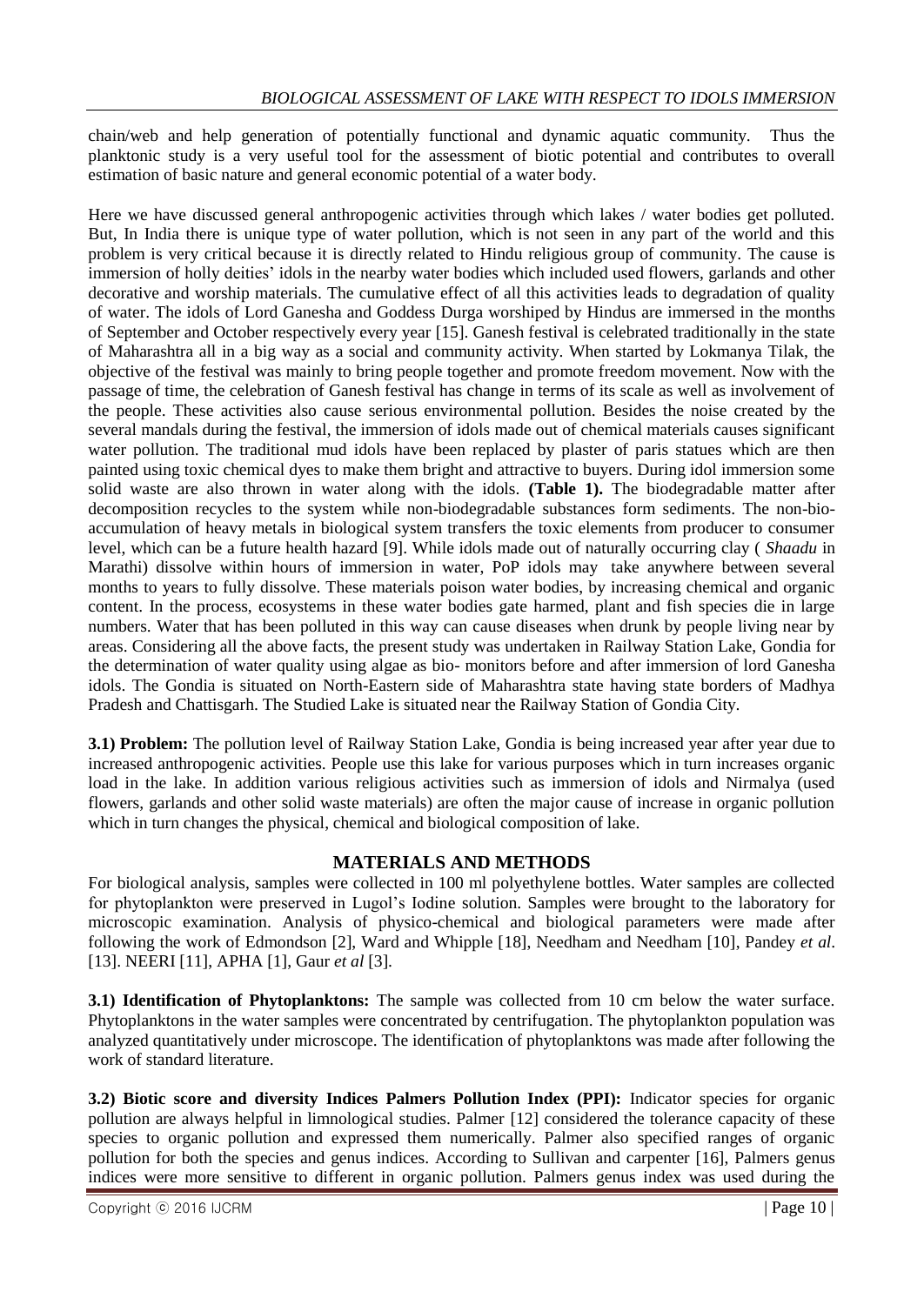present investigation to determine the pollution level in the Railway Station Lake, Gondia. The pollution rating values are given in **Table 2**. The summation of these values in a sample gives the value of Palmer"s Pollution Index. The ranges of index values indicative of organic pollution are.

- $0 15$ : Organic pollution is absent
- 15-20 : Presence of organic pollution
- $> 20$ : presence of high level of organic pollution

### **RESULT AND DISCUSSION**

The Railway Station Lake, Gondia has been surveyed before and after immersion of Ganesha idols. PPI is a biotic index based on organic pollution indicator species. After going through the list of identified phytoplanktons species it is found that some organic pollution indicator species (*Anacystis and Phacus*) were recorded after immersion of idols. The PPI values before immersion was 16 and after it was 20 (**Figure 1**) it reveled that there is increase in organic load after immersion of Ganesha idols in Railway Station Lake, Gondia.



**Figure 1: PPI values before and after Ganesha idol immersion**

#### **4.1) Remedial measures:**

- $\checkmark$  Use of eco-friendly idols made by paper pulp and sand would be appreciable
- $\checkmark$  Immersing the idol in a water tank constructed by the government, instead of directly into natural water bodies
- $\checkmark$  Using only a natural clay idol and immersing it either in the tank or in a bucket of water at home
- $\checkmark$  If one is using a PoP idol, simply sprinkling a few drops of water on it as a symbolic immersion and donating the idol to be recycled for the following year
- $\checkmark$  Avoid the use of thermocole and plastic decorations
- $\checkmark$  Avoiding the use of non biodegradable material such as thermocole altogether
- Instead of immersing all the *'Nirmalya*' into water bodies, installed large bins as traditional pots or "*'Kalash*" to receive this *'Nirmalya*"
- $\checkmark$  Composting all bio degradable material
- $\checkmark$  Distributing food items such as coconuts and fruits among the poor
- $\checkmark$  Recycling flowers/garlands to make hand made paper or dried flower products.

| Sr.            | Item contributed                                                                        | Impact on aquatic environment through idol immersion                                                                                                                             |  |
|----------------|-----------------------------------------------------------------------------------------|----------------------------------------------------------------------------------------------------------------------------------------------------------------------------------|--|
| N <sub>0</sub> |                                                                                         |                                                                                                                                                                                  |  |
| 1.             | Clay/plaster of Paris                                                                   | Increase dissolved solids, suspended solids in water, Sludge.                                                                                                                    |  |
| 2.             | Decoration material viz.<br>clothes, polish, paint,<br>ornaments cosmetic items<br>etc. | Contributes suspended matter, trace metals (Zinc, lead, iron,<br>chromium,<br>arsenic, mercury etc.) metalloids and various organic and inorganic<br>matter, oil and grease etc. |  |
|                | Flowers, Garlands, oily                                                                 | Increase floating suspended matter organic contamination, oil and                                                                                                                |  |

#### **Table 1: Impact of various items on aquatic environment during immersion of idols.**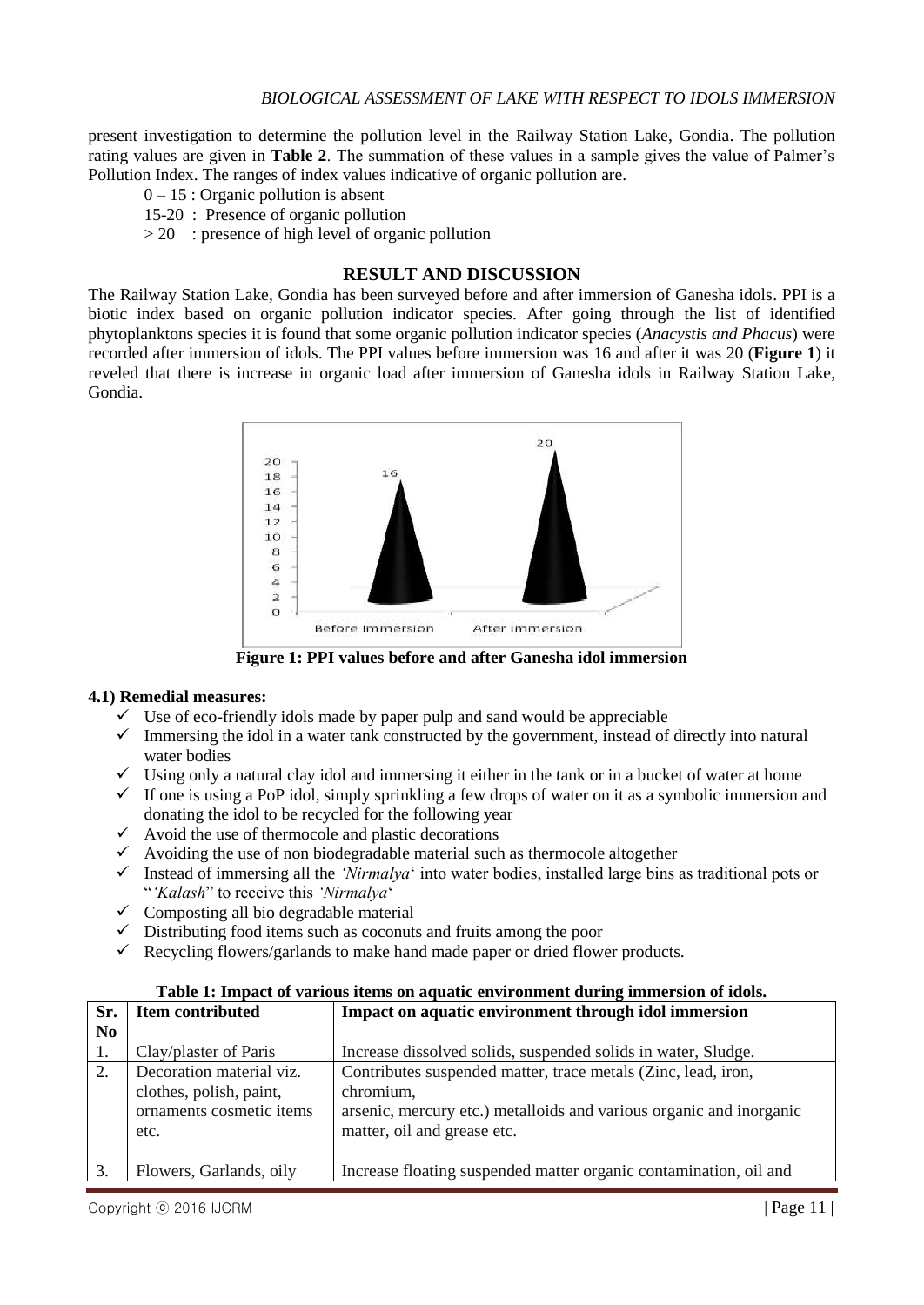|--|

|    | substance                         | grease and various organic and inorganic matter.                                                                                            |
|----|-----------------------------------|---------------------------------------------------------------------------------------------------------------------------------------------|
| 4. | Bamboo sticks, Beauty<br>articles | Big pieces got collected and recycled while small pieces remain<br>floating in<br>water or settled at the lake bottom inhabiting lake flow. |
| 5. | Polythene bags/plastic<br>items   | Contribute suspended, settleable matter and hazardous material to<br>water and chokes the aquatic life.                                     |
| 6. | Eatables, food items etc.         | Contributes oil and grease, organics to water bodies.                                                                                       |

Source: Anju Vyas *et al* [17].

#### **Table 2: Palmer's Pollution Rating of Organic Pollution Indicator Algal Genera For Palmer's Genus Index**

| Sr. No. | <b>Algal species</b> | <b>Pollution</b> |
|---------|----------------------|------------------|
|         |                      | rating           |
| 1.      | Anacystis            |                  |
| 2.      | Ankistrodesmus       | 2                |
| 3.      | Chlamydomonas        |                  |
| 4.      | Chlorella            | 3                |
| 5.      | Closterium           |                  |
| 6.      | Cyclotella           | 1                |
| 7.      | Euglena              | 5                |
| 8.      | Gamphonema           |                  |
| 9.      | Melosira             |                  |
| 10.     | Micractinium         | 1                |
| 11.     | Navicula             | 3                |
| 12.     | Nitzschia            | 3                |
| 13.     | Oscillatoria         | 5                |
| 14.     | Pandorina            | 1                |
| 15.     | Phaccus              | $\overline{2}$   |
| 16.     | Phormidium           | 1                |
| 17.     | Scenedesmus          | 4                |
| 18.     | Stigeoclonium        | $\overline{2}$   |
| 19.     | Synedra              | $\overline{2}$   |

# **Table 3: List of identified phytoplankton species before and after Ganesha idol immersion.**

| Sr. No. | <b>Species</b> | <b>Before</b> | <b>After</b> |
|---------|----------------|---------------|--------------|
| 1.      | Actinastrum    | $+$           | $^{+}$       |
| 2.      | Anabaena       | $+$           |              |
| 3.      | Anacystis      |               | $^+$         |
| 4.      | Ankistrodesmus | $^{+}$        | $^+$         |
| 5.      | Clostridium    | $+$           | $^+$         |
| 6.      | Coelastrum     | $+$           | $^{+}$       |
| 7.      | Cosmarium      | $+$           | $^{+}$       |
| 8.      | Fragillaria    | $+$           | $\,+\,$      |
| 9.      | Merismopedia   | $+$           | $^+$         |
| 10.     | Navicula       |               | $\,+\,$      |
| 11.     | Nitzschia      | $+$           | $+$          |
| 12.     | Oscillatoria   | $+$           |              |
| 13.     | Pediastrum     | $^{+}$        | $^+$         |